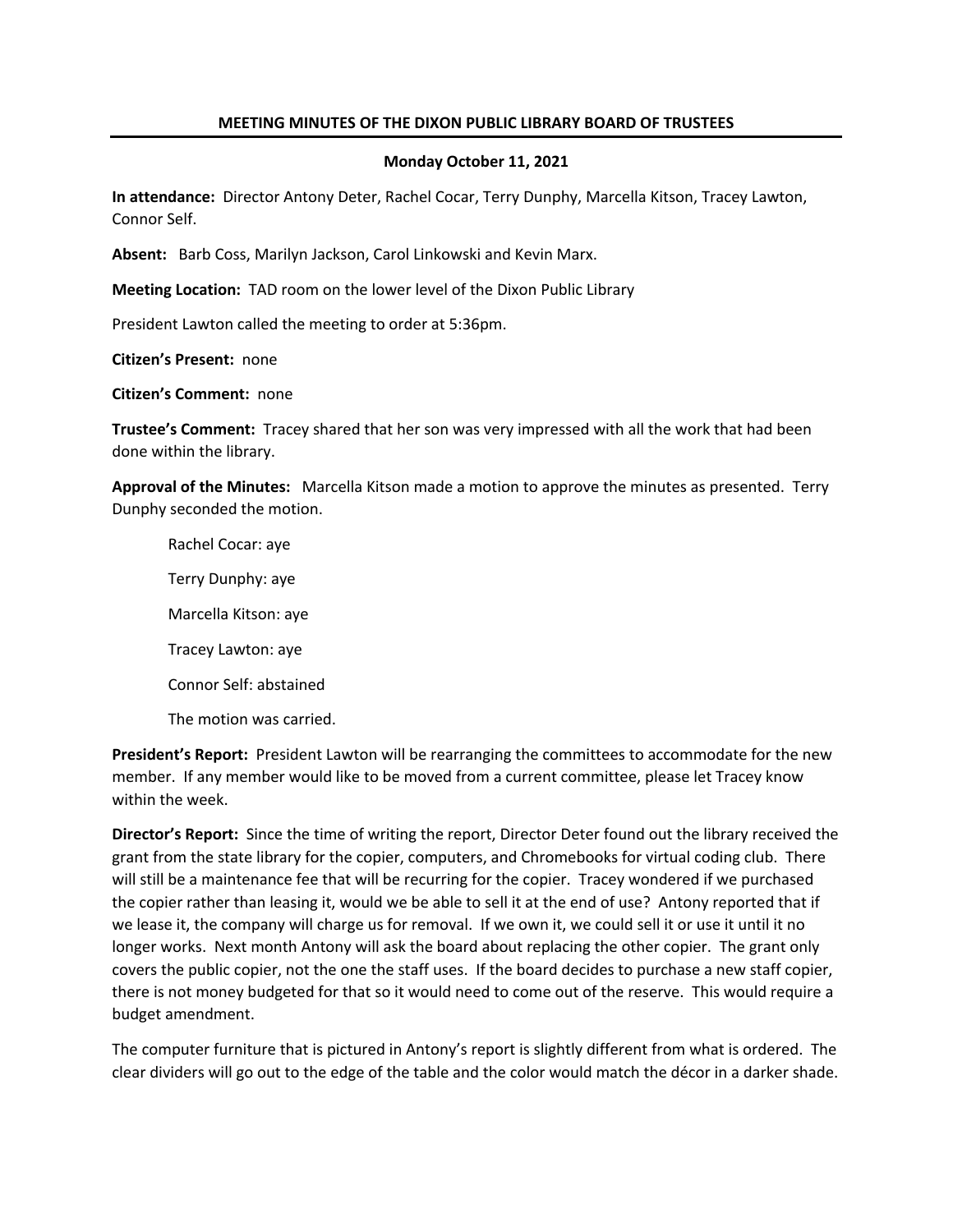**Treasurer's Report:** Rachel Cocar made a motion to approve the treasurer's report as submitted. Marcella Kitson seconded.

Rachel Cocar: aye

Terry Dunphy: aye

Marcella Kitson: aye

Tracey Lawton: aye

Connor Self: aye

The motion was carried.

**Invoices and Expenditures:** Terry Duphy made a motion to ratify the invoices and expenditures and Connor Self seconded.

Rachel Cocar: aye

Terry Dunphy: aye

Marcella Kitson: aye

Tracey Lawton: aye

Connor Self: aye

The motion was carried.

## **Committee Reports:**

- v **Finance and Budget:** none
- v **Building and Grounds:** none
- v **Personnel and Salary:** none
- v **By-laws, Policies, and Procedures:** none
- v **Technology and Technology Resources:** none

**Regular Calendar Business:** Set holiday closure and board meeting calendar for 2022. State law about election day 2022 requires the state to shut down as well as school districts. There is no requirement on the library to observe it. Antony asked City Hall what they had planned to do and they have not decided. It was decided that we table this discussion until all board members are present and have an opportunity to weigh in.

## **Unfinished Business:** None.

## **New Business:**

Consider and approve authorizing director to join Interlocal Agreement. The purpose of joining this agreement would be in order to make a large purchase. The alternative to the agreement is putting the purchase out to bid, advertising in the newspaper, sending it to possible bidders, etc. This is a legally acceptable alternative when the library is making a purchase. This would not be appropriate to use if seeking to avoid the bidding process for construction. If board chooses to approve this agreement, the